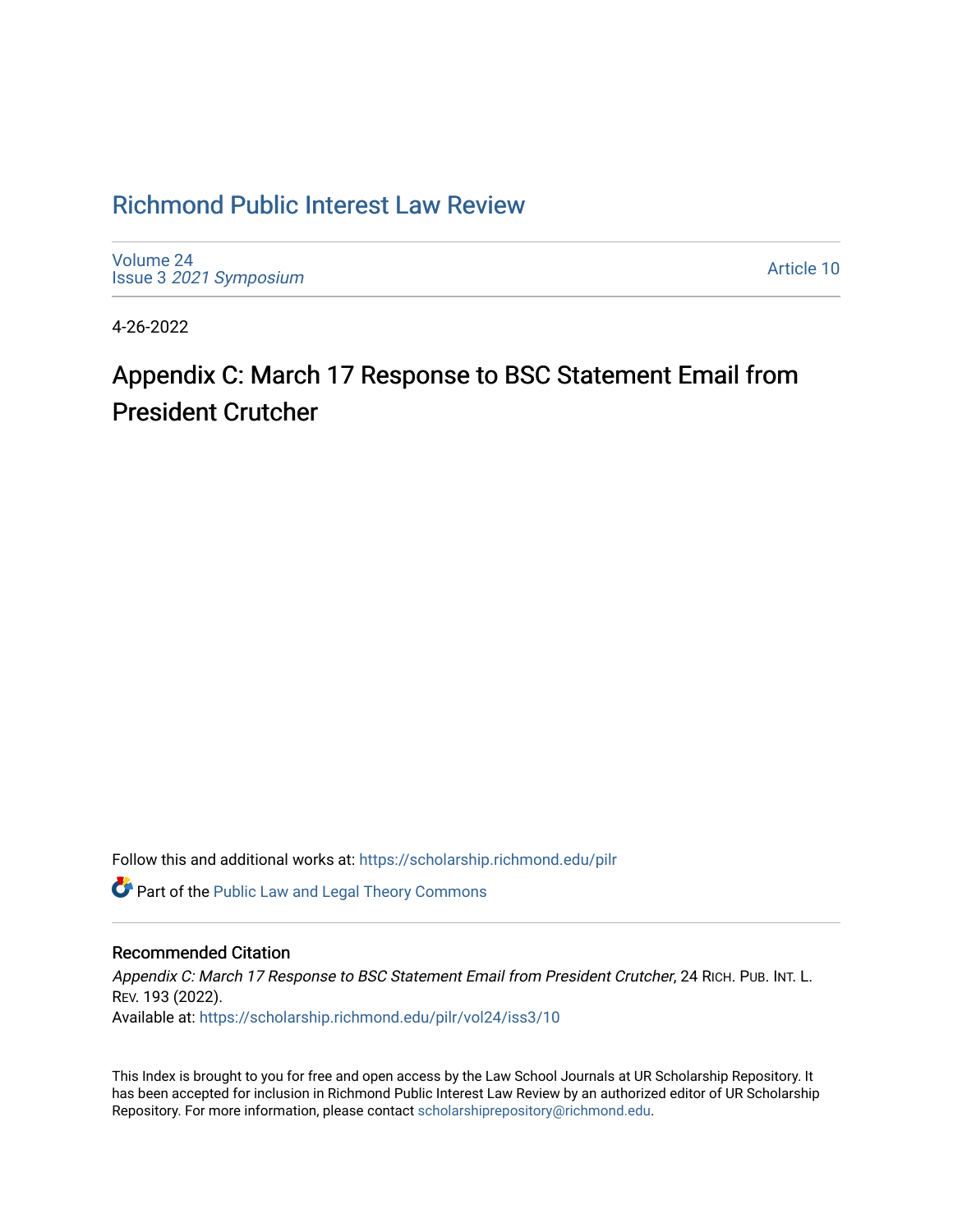#### APPENDIX C

### MARCH 17 RESPONSE TO BSC STATEMENT EMAIL FROM PRESIDENT CRUTCHER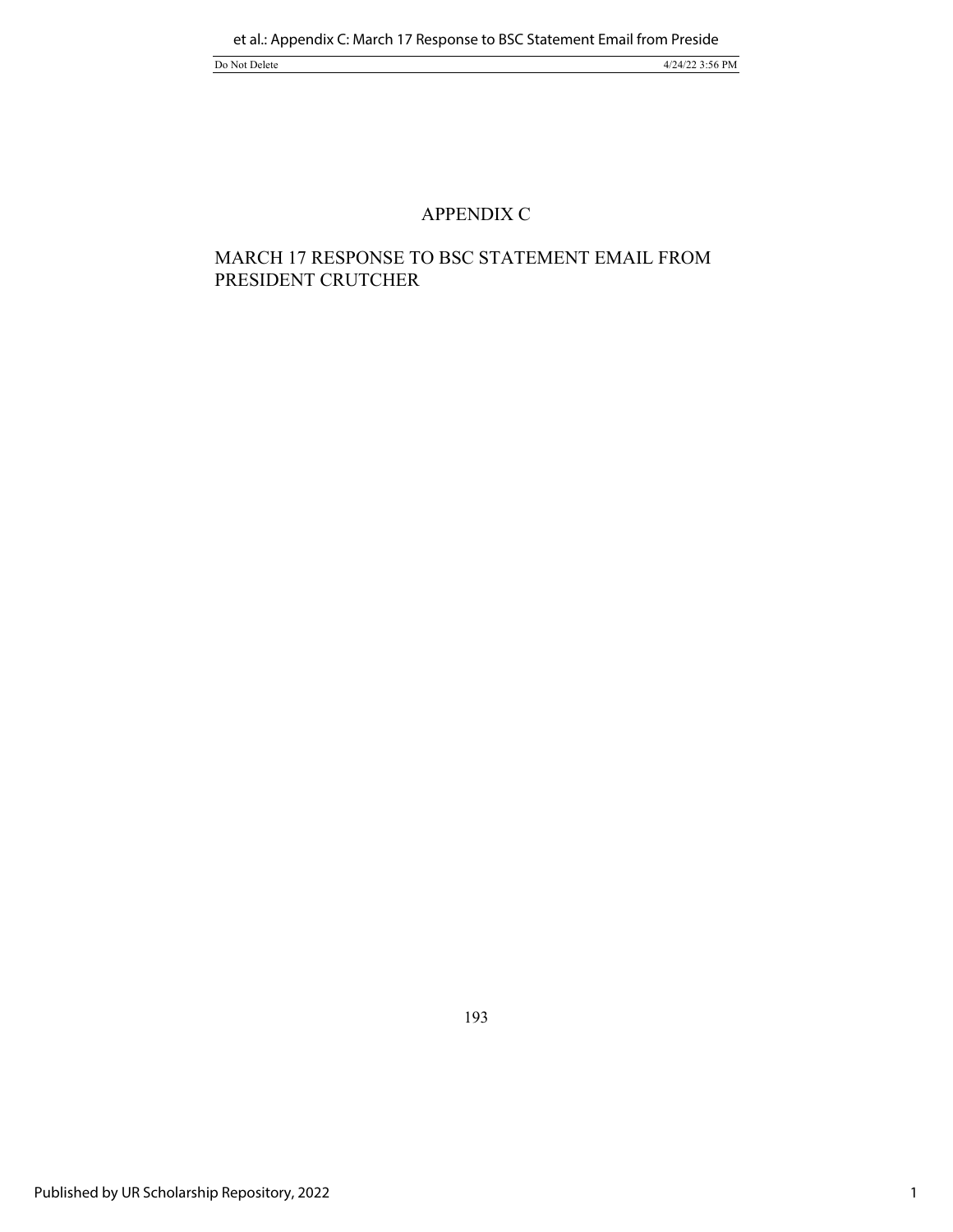#### 194 RICHMOND PUBLIC INTEREST LAW REVIEW [Vol. XXIV: iii

Dear Members of the University Community,

Even in the context of the COVID-19 pandemic, the past several weeks have been especially challenging for our Spider community. As the Black Student Coalition poignantly wrote in their letter to me, Black students on our campus continue to experience deeply the pains of racism, exclusion, and most distressing to me, their perception that we do not see, hear, or value them as full members of our community.

Today, I write to address the core concerns raised in their recent letter, which has understandably gained support and recognition from others on campus and elsewhere, and to unequivocally restate, as I did when I met with Black student leaders yesterday afternoon, our continuing commitment to creating a campus climate and culture where all students can find a sense of belonging and fully participate.

The release of the Rev. Robert Ryland and Douglas Southall Freeman reports, which advanced our understanding of the University's deep ties to enslavement and segregation, was difficult for many students and members of the University of Richmond community. As a descendant of enslaved persons, I recognize how painful these histories are — and I understand that my and the Board's decisions regarding campus building names have disappointed and hurt members of our community.

The Board of Trustees has determined it will not remove names from campus buildings. The Board has provided a statement to accompany my letter, and you can read it here. I understand this is not the response that many have called for. The Board, University leadership, and I remain committed to ensuring that the history of our campus is thoroughly understood, enlivened, and expanded to reflect the rich diversity of our campus. Though it will be challenging at times, I urge students and members of the community to continue to participate in this work to inform and advance our community toward a better and more inclusive future.

As our students have reminded us, support for mental health is critical to ensuring they can thrive on this campus. This need is especially acute among Black students and students of color, who may regularly experience exclusion, isolation, and/or a lack of belonging at a predominantly white institution. Counseling and Psychological Services has assured me that our counselors have the capacity to actively and effectively support all our students and have worked with a special sense of urgency to respond to this need over the past 18 months.

The ongoing pandemic has compounded mental health challenges and made academic work more challenging for students. Responsive to the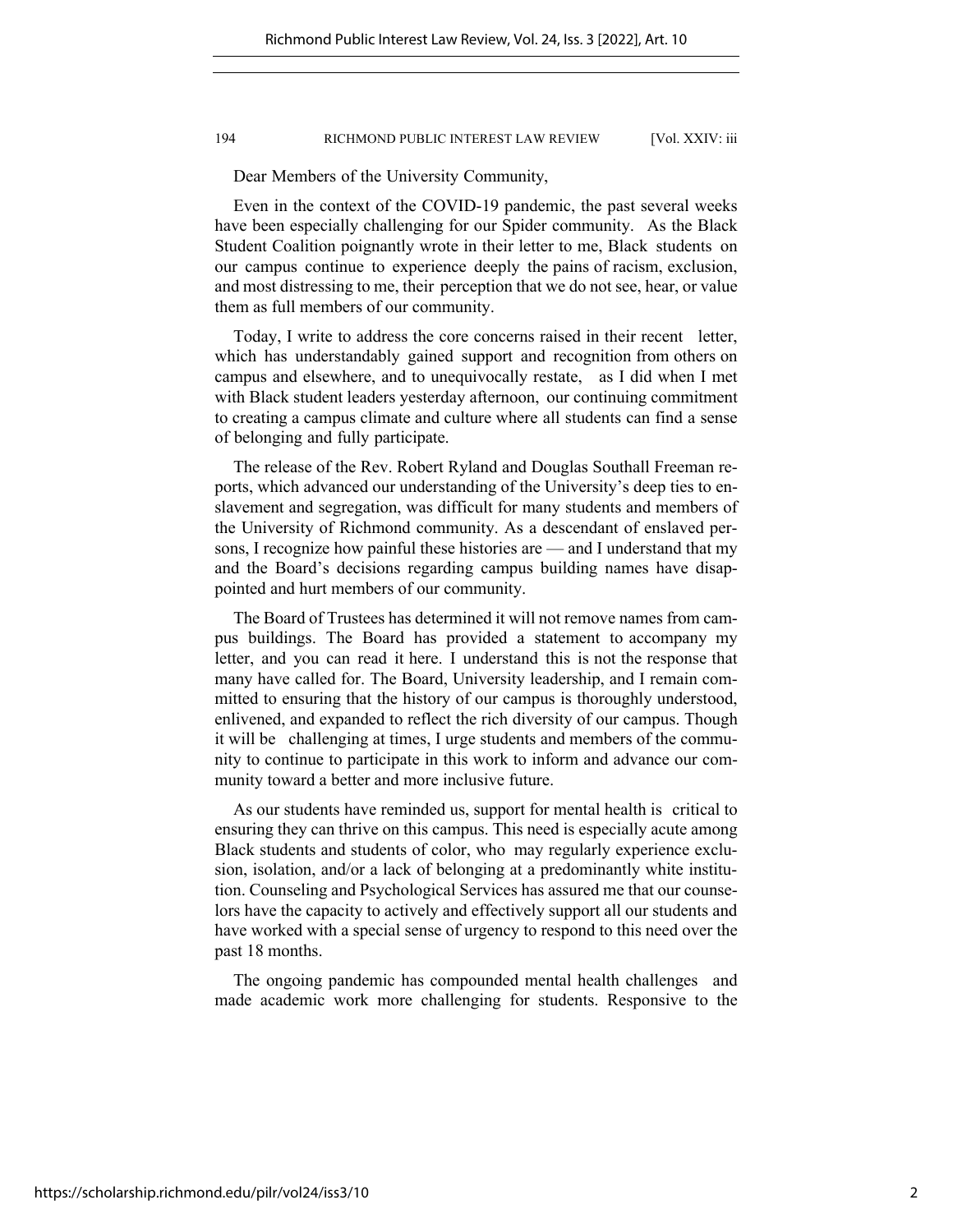2021] **APPENDIX C** 195

continuing concerns raised by our students, the Faculty Senate intends to reconsider a proposal on the credit/no credit policy during its monthly meeting on March 19.

In addition, we remain committed to continuing our work on the following initiatives, which are consistent with the University's inclusive excellence goals and actions, and our work with student leaders prior to the pandemic:

**Multicultural Center and Student Support:** In February 2020, I pledged to find a permanent location for a multicultural space on campus and to integrate the offices and services of Multicultural Affairs and Common Ground. Building upon the work and creativity of students involved in the Multicultural Student Space Pilot, we will provide additional space in Whitehurst as we work toward establishing an excellent multicultural center. In addition to enhancing the existing multicultural space in Whitehurst, this center will also house an expanded LGBTQ lounge, office space for staff and student workers of the recently re-configured Office of Multicultural Affairs and Common Ground, and student office space for the Race and Racism Project.

This summer, we will also develop vibrant outdoor space adjoining Whitehurst to create more opportunities for gathering, programming, and events. The location of this multi-purpose space among primarily first-year and sophomore residences, and in close proximity to the Well-Being Center, University Recreation, and International Education, places it at the core of student life on campus. We aim to reopen Whitehurst with these changes at the start of fall 2021.

**Understanding our Complex History and Shared Values:** To help students understand our complex institutional history and the values we share today, this fall we plan to launch *Well 100*, a 13-week extended orientation class for all new undergraduates. This reconfiguration of the wellness graduation requirement will include a two-week module built upon the diversity, equity, and inclusion education that begins during Orientation and emphasizes our values and institutional history. Positioned among other sessions designed to connect new students to resources and opportunities at Richmond, this course will ensure all new students learn about these essential elements of our intellectual community. We are also working to ensure that newly hired faculty and staff learn about our institutional history and shared values as part of their New Faculty/Staff Orientation.

Support will continue for faculty and students to engage in research, scholarship, and creative work related to our institutional history via the Institutional History Learning Cohort and the University of Richmond Race and Racism project.